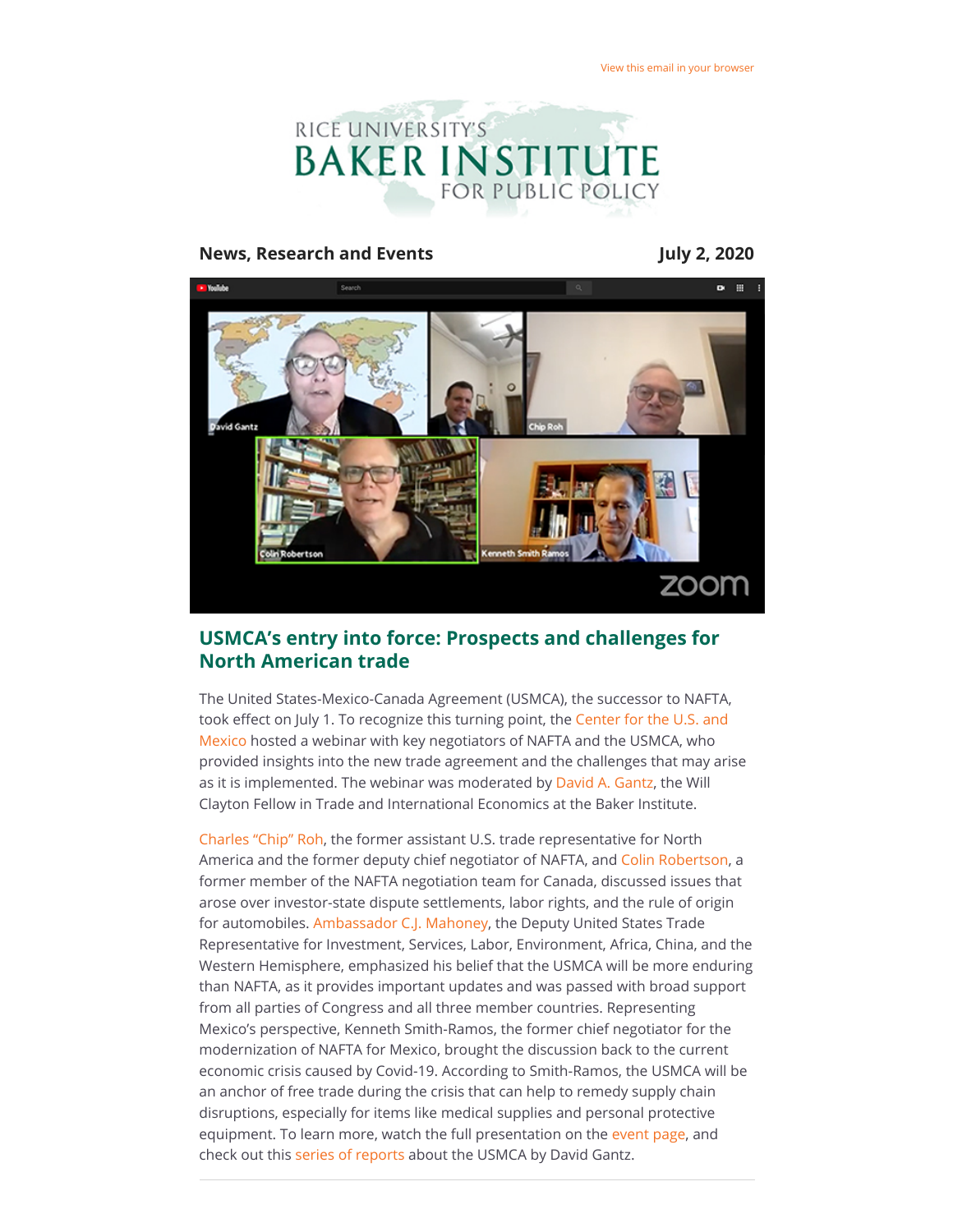# **"CEOs need to partner with public health officials and health care providers in their home towns to develop strategies to control the spread of disease."**

[Vivian Ho](https://riceconnect.rice.edu/page.redir?target=https%3a%2f%2fwww.bakerinstitute.org%2fexperts%2fvivian-ho%2f&srcid=143006&srctid=1&erid=0d463016-765b-4c15-98b2-cb1c7510ff1e&trid=0d463016-765b-4c15-98b2-cb1c7510ff1e), James A. Baker III Institute Chair in Health Economics, in ["CEOs Need to do More for Covid,](https://riceconnect.rice.edu/page.redir?target=http%3a%2f%2fthehill.com%2fopinion%2fhealthcare%2f503888-ceos-need-to-do-more-for-covid-19&srcid=143006&srctid=1&erid=0d463016-765b-4c15-98b2-cb1c7510ff1e&trid=0d463016-765b-4c15-98b2-cb1c7510ff1e)" published by The Hill



### **Women's grassroots mobilization in the MENA region post-2011**

A recently published [series of issue briefs](https://riceconnect.rice.edu/page.redir?target=https%3a%2f%2fwww.bakerinstitute.org%2fresearch%2fwomens-grassroots-mobilization-mena-region-post-2011%2f&srcid=143006&srctid=1&erid=0d463016-765b-4c15-98b2-cb1c7510ff1e&trid=0d463016-765b-4c15-98b2-cb1c7510ff1e), edited by [Kelsey Norman](https://riceconnect.rice.edu/page.redir?target=https%3a%2f%2fwww.bakerinstitute.org%2fexperts%2fkelsey-norman%2f&srcid=143006&srctid=1&erid=0d463016-765b-4c15-98b2-cb1c7510ff1e&trid=0d463016-765b-4c15-98b2-cb1c7510ff1e), the director of the [Women's Rights, Human Rights and Refugees Program](https://riceconnect.rice.edu/page.redir?target=https%3a%2f%2fwww.bakerinstitute.org%2fcenter-for-the-middle-east%2fwomen-and-human-rights-in-the-middle-east%2f&srcid=143006&srctid=1&erid=0d463016-765b-4c15-98b2-cb1c7510ff1e&trid=0d463016-765b-4c15-98b2-cb1c7510ff1e), addresses the gains made by women's movements in countries across the Middle East and North Africa (MENA) as well as the challenges that women in this region still face. The briefs are based on the "Women's Grassroots Mobilization in the MENA Region Post-2011" workshops held at the Moroccan Institute for Policy Analysis in Rabat, Morocco and the American Center for Oriental Research in Amman, Jordan in February and March 2020.

Using detailed case studies of specific countries and movements, the contributing authors—who include scholars and activists from Morocco, Tunisia, Lebanon, Turkey, Palestine, and Jordan—examine which spaces for women's mobilization have opened and which have closed off. They look critically at how women's grassroots movements become adopted into formal politics and policy, and to what effect. They also question the nexus between social movements and outcomes such as legislative reform, asking how participants are able to develop measures that ensure the transformation of demands into law and effective implementation. Lastly, the authors demonstrate that grassroots mobilization on a variety of topics related to women's rights—from ending sexual harassment and domestic violence to implementing inheritance laws that are gender-equal—has continued from below, putting pressure on governments, institutions and societies to make meaningful strides toward gender equality. You can read the full series [here.](https://riceconnect.rice.edu/page.redir?target=https%3a%2f%2fwww.bakerinstitute.org%2fresearch%2fwomens-grassroots-mobilization-mena-region-post-2011%2f&srcid=143006&srctid=1&erid=0d463016-765b-4c15-98b2-cb1c7510ff1e&trid=0d463016-765b-4c15-98b2-cb1c7510ff1e)